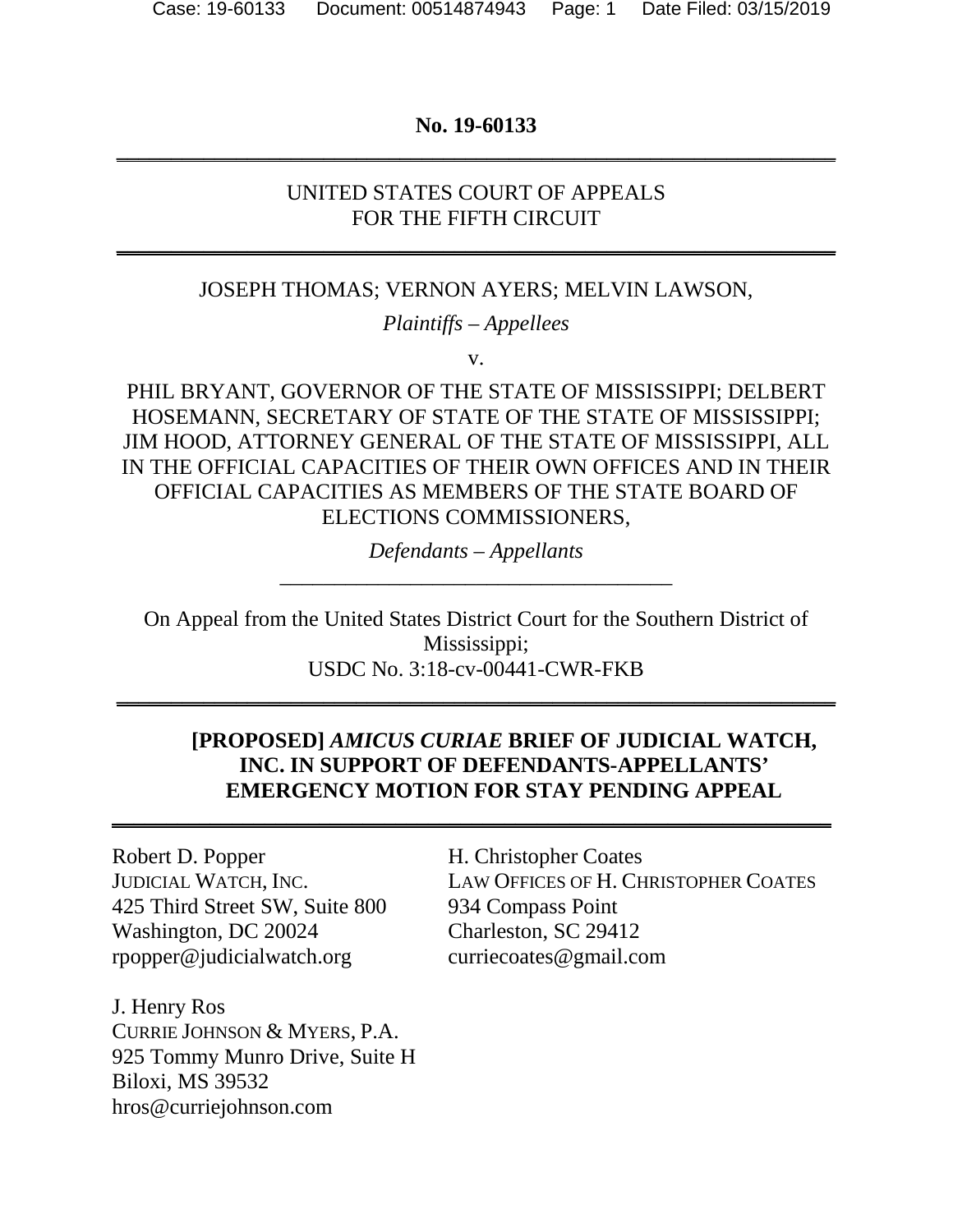Case: 19-60133 Document: 00514874943 Page: 2 Date Filed: 03/15/2019

#### **CERTIFICATE OF INTERESTED PERSONS**

The undersigned counsel of record certifies that the following listed persons and entities as described in the fourth sentence of Fifth Circuit Rule 28.2.1 have an interest in the outcome of this case. Pursuant to Federal Rules of Appellate Procedure 26.1(a), *amicus curiae* Judicial Watch, Inc. hereby submits that it is a registered  $501(c)(3)$  educational non-profit organization, that it is a private nonpublicly held corporation, and that it has no parent corporation. No publicly held corporation or parent corporation owns ten percent (10%) or more of Judicial Watch's stock. Judicial Watch further certifies that, in addition to the persons and entities identified in the briefs of Plaintiffs-Appellants and Defendants-Appellees, the following persons may have an interest in the outcome of this case:

Judicial Watch, Inc. (*amicus curiae*) Robert D. Popper (*counsel for amicus curiae*) Coates, H. Christopher (*counsel for amicus curiae*) J. Henry Ros (*counsel for amicus curiae*)

Dated: March 11, 2019 Respectfully submitted,

*/s/ J. Henry Ros* 

J. Henry Ros Currie Johnson & Myers, P.A. 925 Tommy Munro Drive, Suite H Biloxi, MS 39532 hros@curriejohnson.com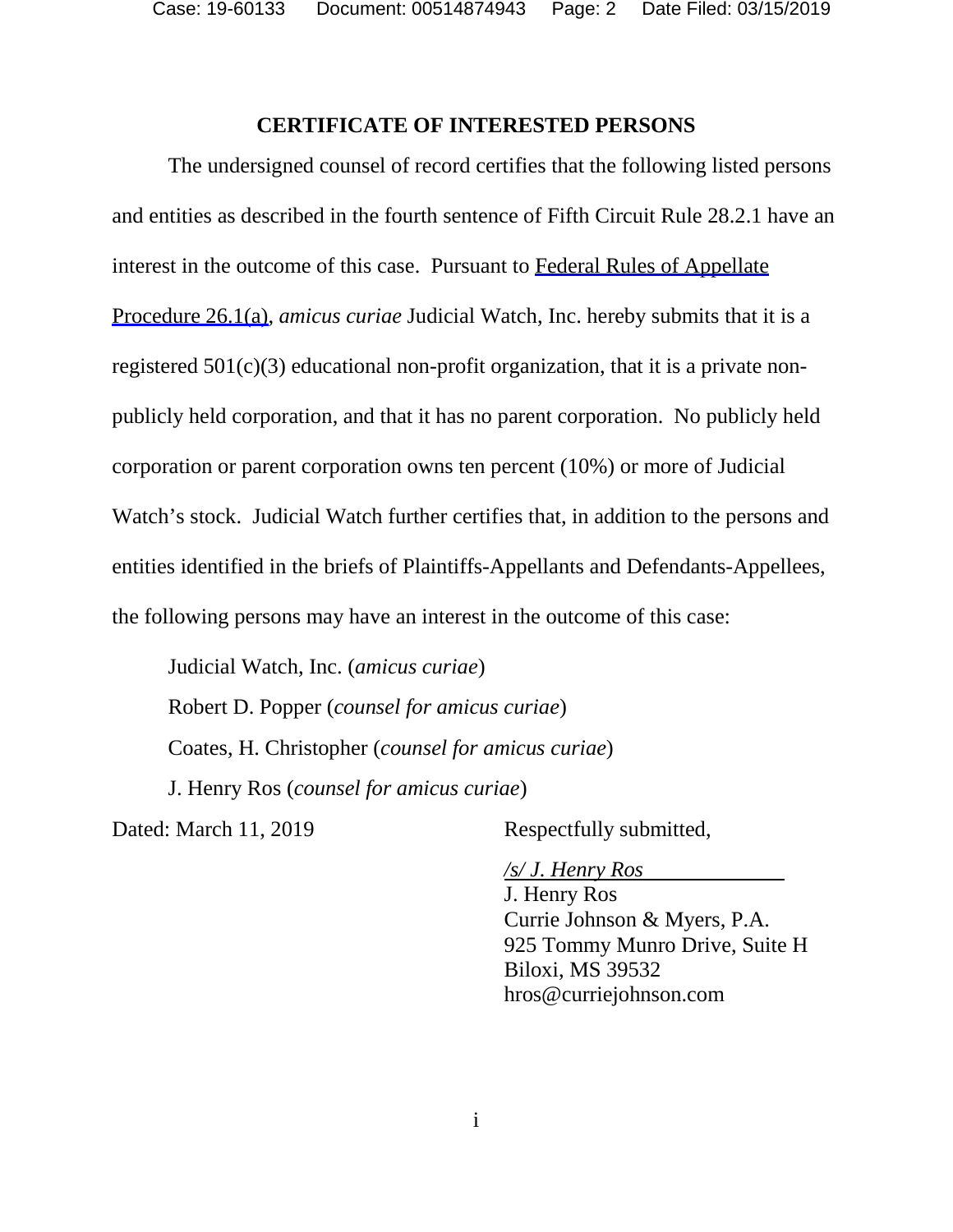# **TABLE OF CONTENTS**

# **Page**

| I. As a Matter of Statutory Construction, the Application of "Constitutionality"<br>in § 2284 is Cut Off by the Use of a Determiner, and Thus It Does Not |
|-----------------------------------------------------------------------------------------------------------------------------------------------------------|
| II.<br>The District Court Erred When It Relied Upon the Number of African<br>American Candidates Elected to the Mississippi Senate as Probative           |
|                                                                                                                                                           |
|                                                                                                                                                           |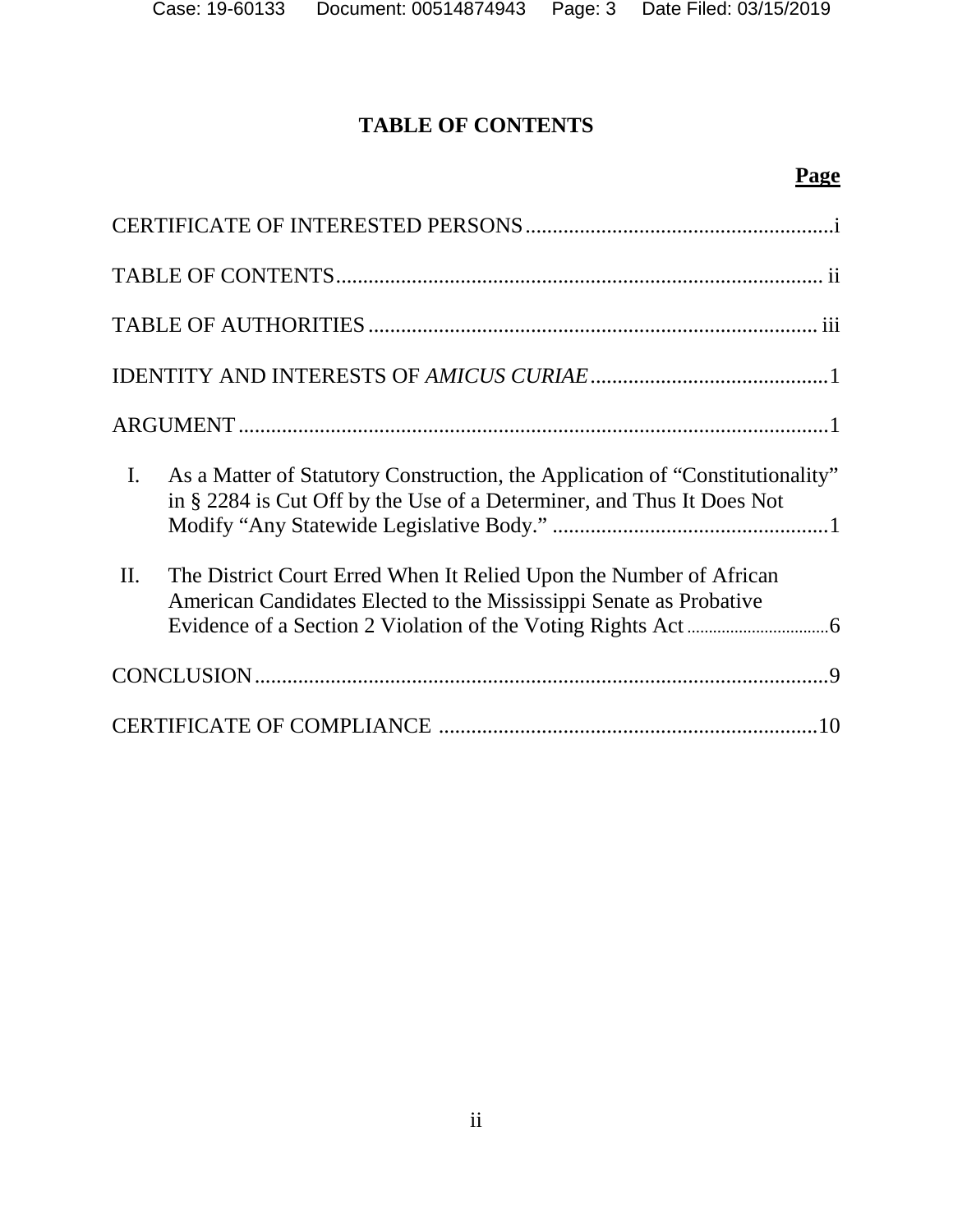# **TABLE OF AUTHORITIES**

| <b>Cases</b><br>Page(s)                                             |
|---------------------------------------------------------------------|
|                                                                     |
|                                                                     |
| Mo. State Conf. of the NAACP v. Ferguson-Florissant Sch. Dist.,     |
| Solomon v. Liberty County Comm'rs, 221 F.3d 1218 (11th Cir. 2000) 7 |
| Thomas v. Bryant, Case No. 3:18-CV-441-CWR-FKB,                     |
| <i>Thomas v. Bryant, Case No. 3:18-CV-441-CWR-FKB,</i>              |
|                                                                     |
| United States ex rel. Vaughn v. United Biologics, L.L.C.,           |
| <b>Statutes</b>                                                     |
|                                                                     |
|                                                                     |
| <b>Other Authorities</b>                                            |
| ANTONIN SCALIA & BRYAN A. GARNER, READING LAW:                      |
|                                                                     |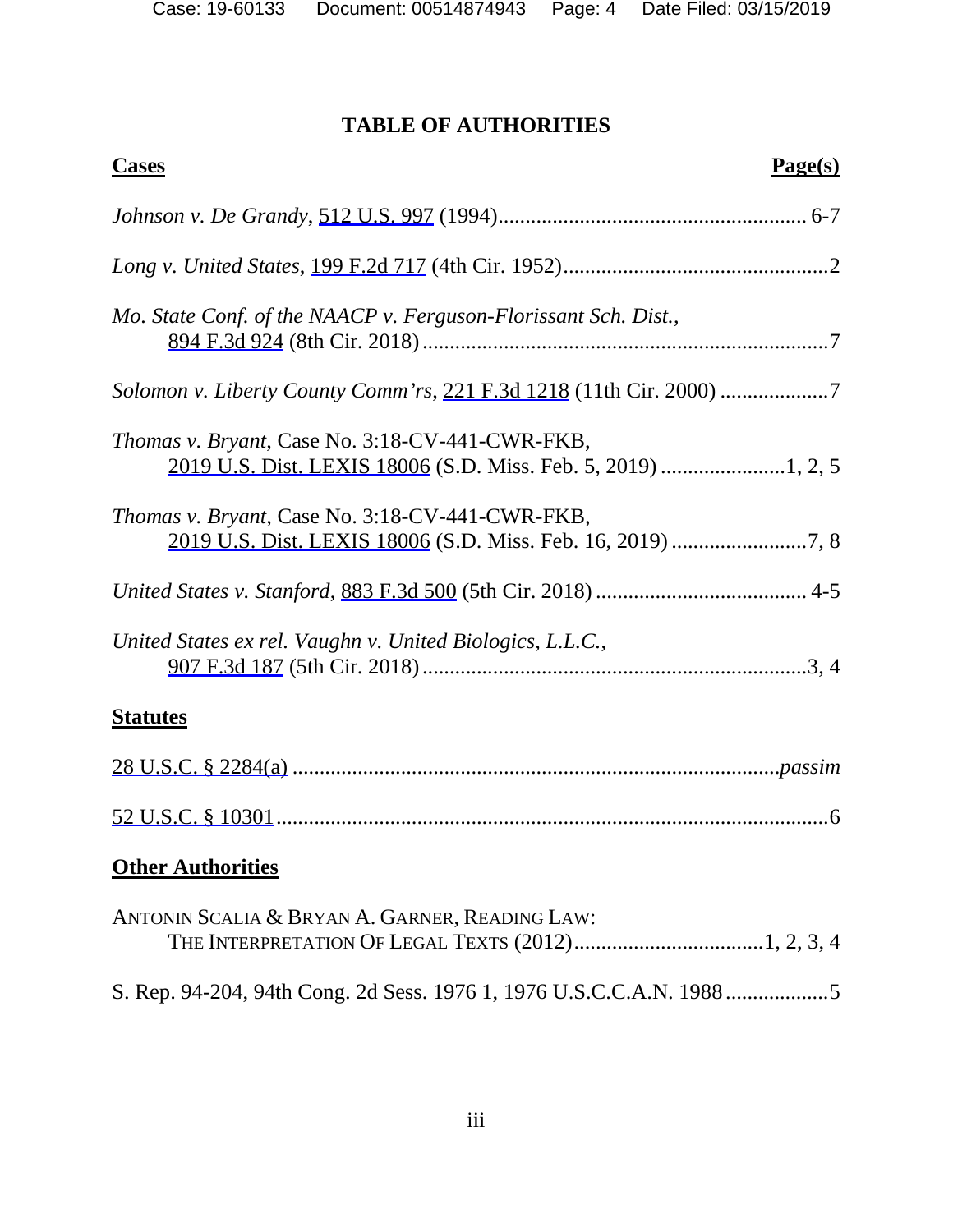### **IDENTITY AND INTERESTS OF** *AMICUS CURIAE*

Judicial Watch is a non-partisan, public interest organization headquartered in Washington, DC. Founded in 1994, Judicial Watch seeks to promote accountability, transparency and integrity in government, and fidelity to the rule of law. In furtherance of these goals, Judicial Watch regularly files amicus curiae briefs and prosecutes lawsuits on matters it believes are of public importance.

#### **ARGUMENT**

## **I. As a Matter of Statutory Construction, the Application of "Constitutionality" in § 2284 is Cut Off by the Use of a Determiner, and Thus It Does Not Modify "Any Statewide Legislative Body."**

"A district court of three judges shall be convened . . . when an action is filed challenging the constitutionality of the apportionment of congressional districts or the apportionment of any statewide legislative body." 28 U.S.C. §  $2284(a)$ . In its decision rejecting the application of this statute, the district court concluded that "[t]he term 'the constitutionality of' modifies all of the phrases which follow it, per the series-qualifier canon of construction." *Thomas v. Bryant*, Case No. 3:18-CV-441-CWR-FKB, 2019 U.S. Dist. LEXIS 18006, at \*5 (S.D. Miss. Feb. 5, 2019), citing ANTONIN SCALIA & BRYAN A. GARNER, READING LAW: THE INTERPRETATION OF LEGAL TEXTS 147 (2012). The district court thus determined that "the constitutionality of" modifies the second phrase, so that a challenge must be to the "constitutionality" of a "statewide legislative body" for a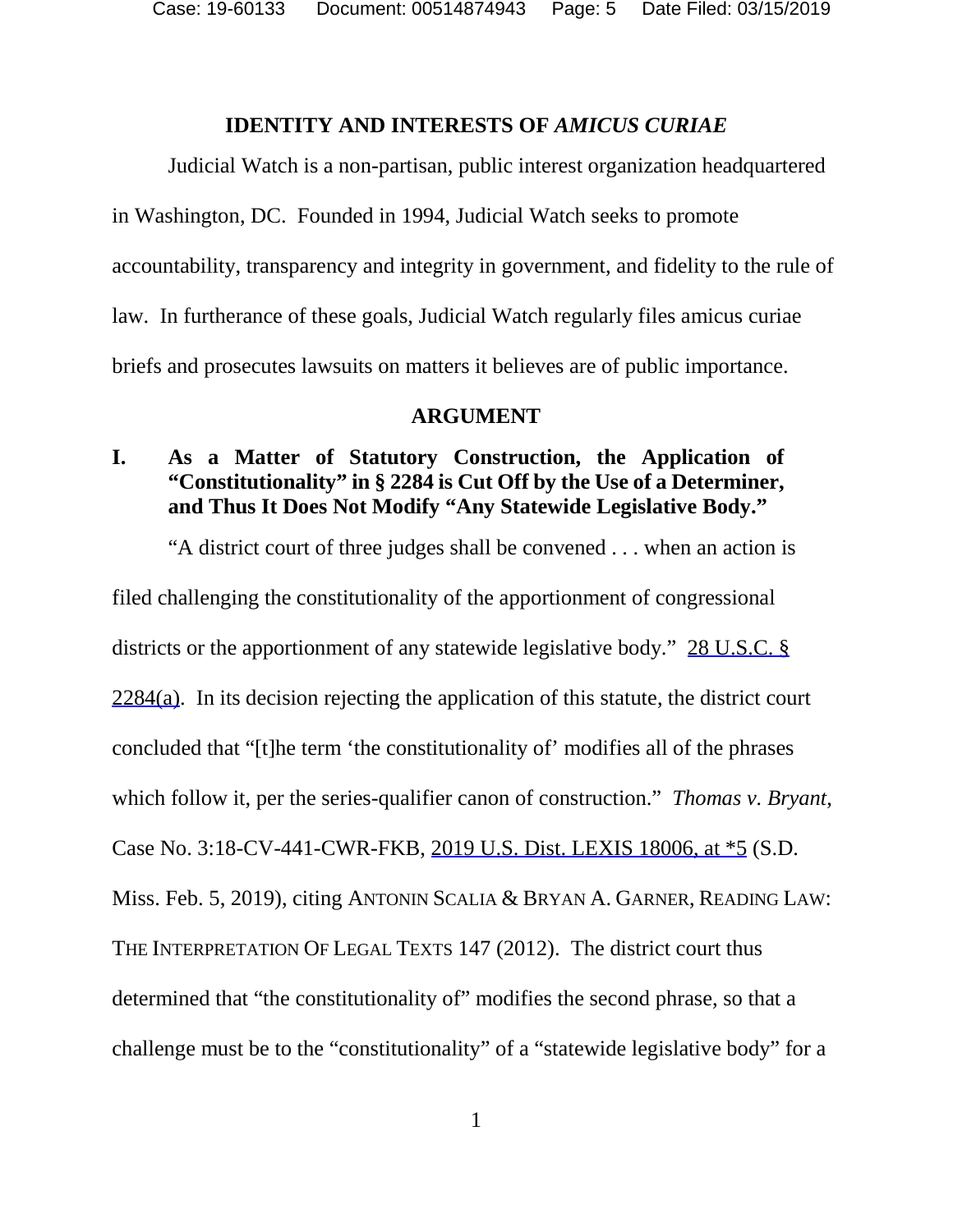three-judge court to be necessary. The district court reached this conclusion notwithstanding its concession that this reading of the statute rendered the words "the apportionment of" superfluous in the second phrase. *Id.* at \*6.

Judicial Watch respectfully submits that the district court applied the "seriesqualifier canon" incorrectly. That canon provides: "When there is a straightforward, parallel construction that involves all nouns or verbs in a series, a prepositive or postpositive modifier normally applies to the whole series." SCALIA & GARNER, *supra* at 147. A typical example is the phrase "*Forcibly assaults, resists, opposes, impedes, intimidates, or interferes with*," in which the modifier "*forcibly* modifies each verb in the list." *Id.* at 148, citing *Long v. United States*, 199 F.2d 717, 719 (4th Cir. 1952).

Importantly, the authors explain that

The typical way in which syntax would suggest no carryover modification is that a determiner (*a*, *the*, *some*, etc.) will be repeated before the second element: [for example,] *The charitable institutions or the societies* (the presence of the second *the* suggests that the societies need not be charitable).

*Id*.

That is exactly the structure of 28 U.S.C. § 2284(a). It provides for a threejudge court "when an action is filed challenging the constitutionality of the apportionment of congressional districts or *the* apportionment of any statewide legislative body." The determiner "the" (or the determining phrase "the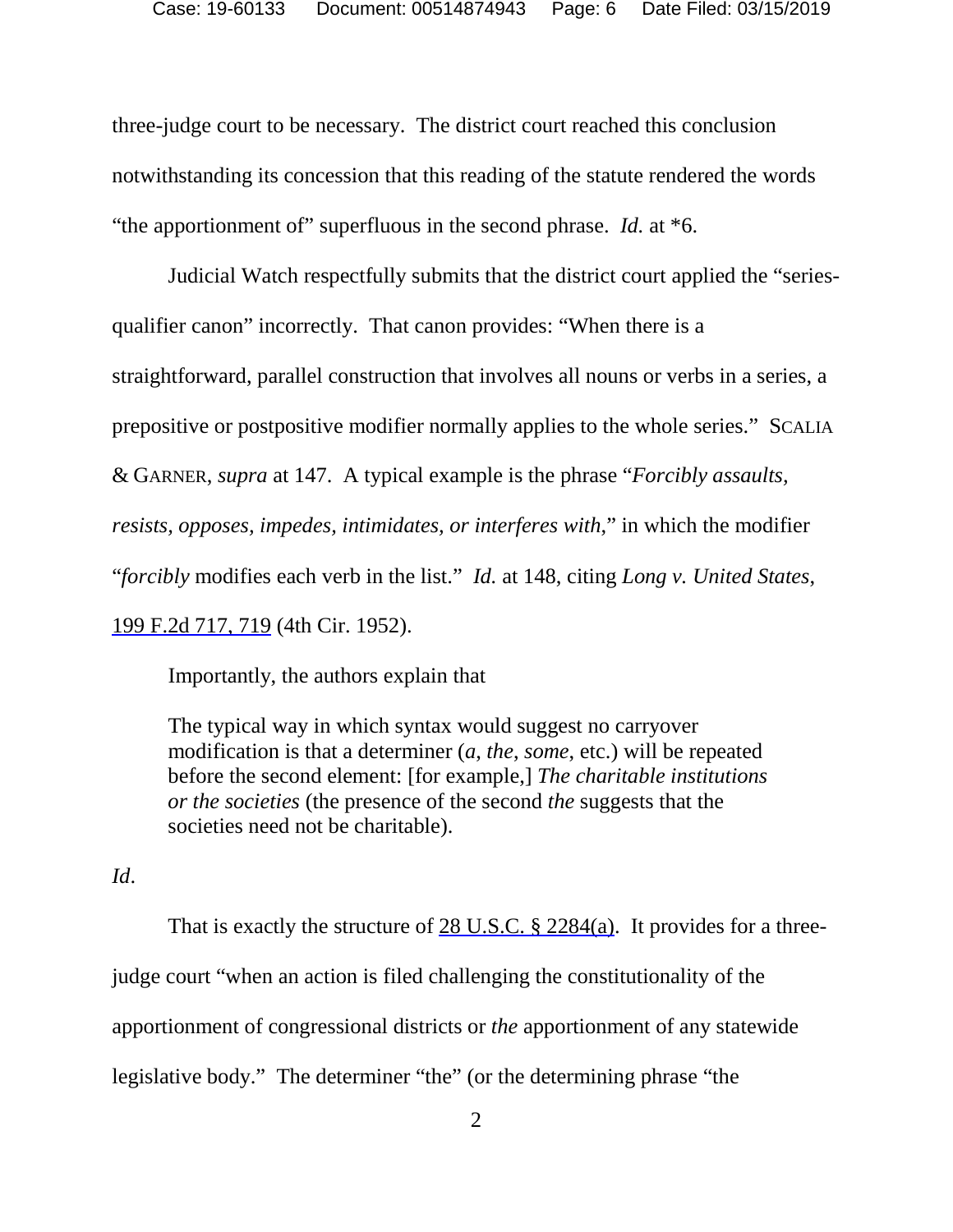apportionment") cuts off the continued application of the word "constitutionality" to the second phrase. It "suggest[s]" that "no carryover modification" was intended. SCALIA & GARNER, *supra* at 148.

This Court applied this rule in *United States ex rel. Vaughn v. United Biologics, L.L.C.*, 907 F.3d 187 (5th Cir. 2018). The False Claims Act provides that an action "may be dismissed only if the court and the Attorney General give written consent to the dismissal and their reasons for consenting." *Id.* at 195. The plaintiffs argued "that the modifier 'written' applies both to 'consent' and to 'reasons for consenting,' so it was entitled to a written explanation" for the relevant consent. *Id.* The Court noted that that "[t]he typical way to break the series" to which a modifier may apply "is to insert a determiner." *Id.*, citing SCALIA & GARNER, *supra* at 148. Accordingly, the Court rejected the plaintiffs' argument because "the possessive determiner, 'their,' is attached to the second noun in the list, 'reasons.' This makes clear that 'written' was not intended to modify both 'consent' and 'reasons.'" *Id.*

In the same way here, the presence of a determiner before the phrase "any statewide legislative body" in § 2284(a) means that the earlier phrase "the constitutionality of" was *not* meant to modify that second phrase. The plain language of the statute simply does not require that a challenge to a statewide legislative body must concern a constitutional claim in order for three judges to be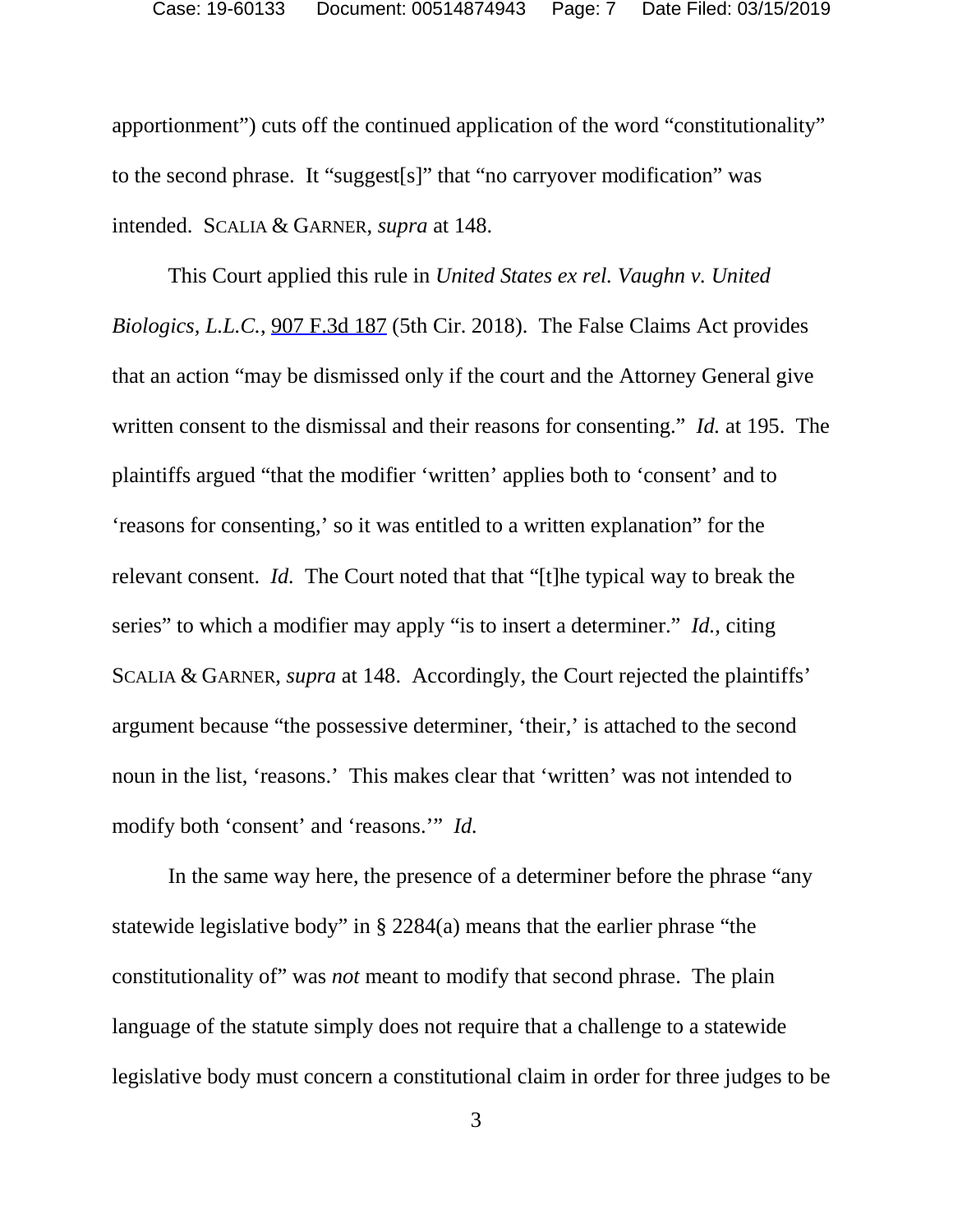required. *See United States ex rel. Vaughn*, 907 F.3d at 196 (where a determiner limited the reach of a modifier, "Congress has clearly communicated its intent through the text of the statute").

Note that, if the drafters *had* meant to require a three-judge court only where there was a constitutional challenge, it would have been easy to do so. The most obvious way to do this, while avoiding superfluous words, would be to drop the determiner, and provide that a three-judge court "shall be convened"

. . . when an action is filed challenging the constitutionality of the apportionment of congressional districts or [the apportionment] of any statewide legislative body.

The same meaning could have been conveyed by other simple changes:

. . . when an action is filed challenging the constitutionality of [either] the apportionment of congressional districts or the apportionment of any statewide legislative body.

. . . when an action is filed challenging the constitutionality[,] of the apportionment of congressional districts[,] or the apportionment of any statewide legislative body. $<sup>1</sup>$  $<sup>1</sup>$  $<sup>1</sup>$ </sup>

But Congress did none of those things. The statute must be interpreted as it

is actually written. "If the language" of a statute "is unambiguous, and does not

lead to an 'absurd result,' the court's inquiry begins and ends with the plain

l

<span id="page-7-0"></span><sup>1</sup> *See* SCALIA & GARNER, *supra* at 161 ("Punctuation in a legal text . . . will often determine" the reach of "a modifying phrase or clause," and "[p]roperly placed commas would cancel the lastantecedent canon," ensuring that a word or clause modifies all others in a series).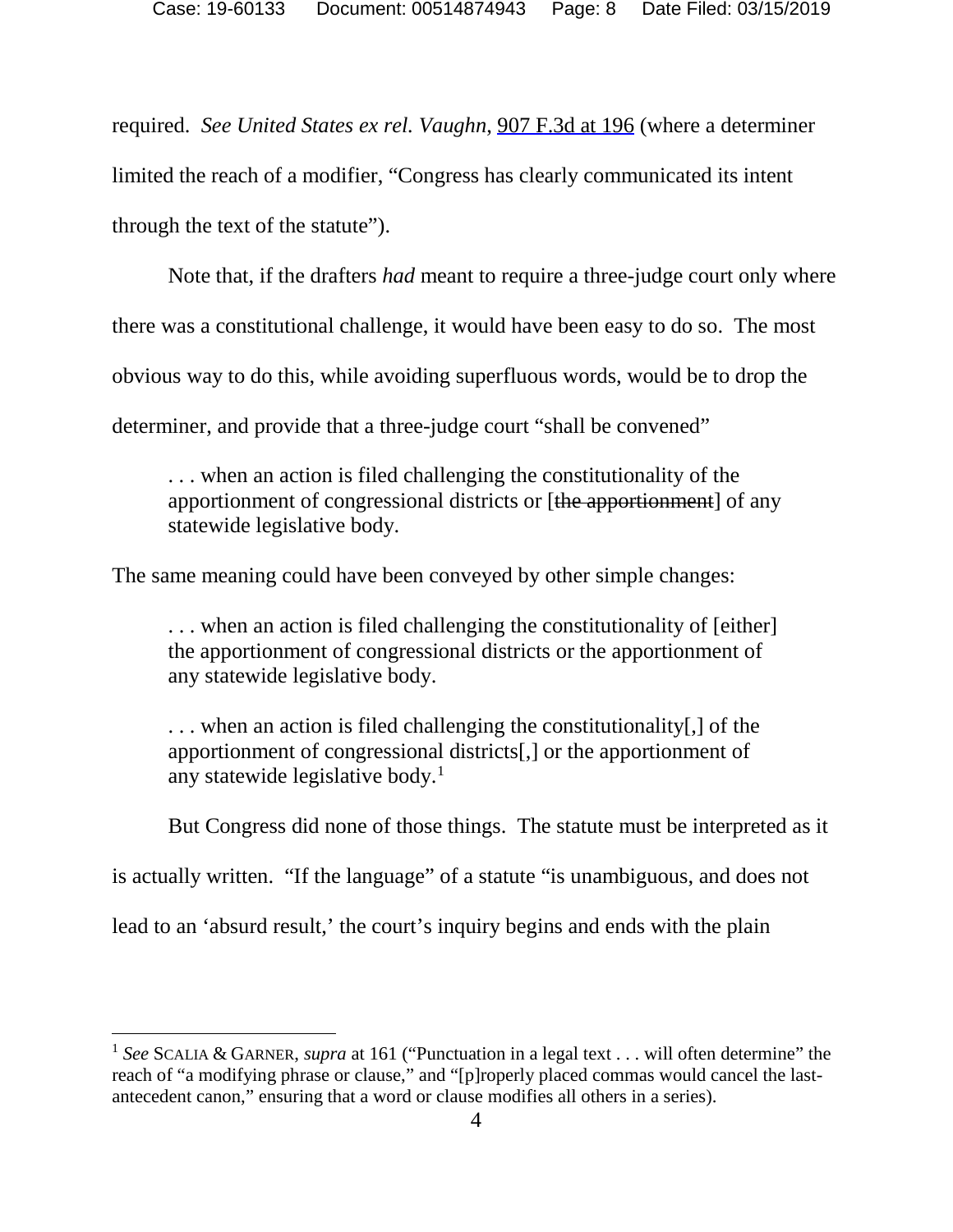meaning of that language." *United States v. Stanford*, 883 F.3d 500, 511 (5th Cir.  $2018$  $2018$ .<sup>2</sup>

Interpreting § 2284(a) incorrectly, as plaintiffs do here, could lead to anomalous results where, for example, a claim of *intentional* discrimination in the drawing of statewide districts equally violates Section 2 of the Voting Rights Act as well as the Fourteenth and Fifteenth Amendments. The identical factual claim could end up either before a single judge or before a three-judge panel, depending on how it is pleaded. This fact will allow plaintiffs to engage in forum- or judgeshopping, simply by altering how they plead their complaints. Indeed, it appears that this may have happened here, where Plaintiffs freely acknowledged in the briefing before the district court that "Plaintiffs consciously chose to bring a Section 2 results claim, and not a constitutional claim." Plaintiffs' Memorandum in Opposition to the Motion for Stay Pending Appeal Filed by the Governor and the Secretary of State at 6, *Thomas v. Bryant*, Case No. 3:18-441-CWR-FKB (S.D. Miss. Feb. 22, 2019), ECF No. 65.

 $\overline{\phantom{a}}$ 

<span id="page-8-0"></span><sup>&</sup>lt;sup>2</sup> Judicial Watch respectfully submits that the language of  $\S$  2284 is unambiguous for the reasons stated in the text, so that any resort to legislative history is unnecessary. But Judicial Watch agrees with Defendants-Appellants that the legislative history of § 2284 clearly establishes that Congress intended challenges to statewide redistricting, and particularly those brought under Section 2 of the Voting Rights Act, to be heard by three judge panels. Defendants-Appellants' Emergency Motion for Stay of Judgment, March 8, 2019 at 19 & n. 8, citing S. Rep. 94-204, 94th Cong. 2d Sess. 1976 at 1, 1976 U.S.C.C.A.N. 1988; and *id*. at 9 ("Three-judge courts would continue to be required in the review of certain cases under . . . the Voting Rights Act of 1965, 42 U.S.C. section 1971g, 1973(a), 1973c and 1973h(c).").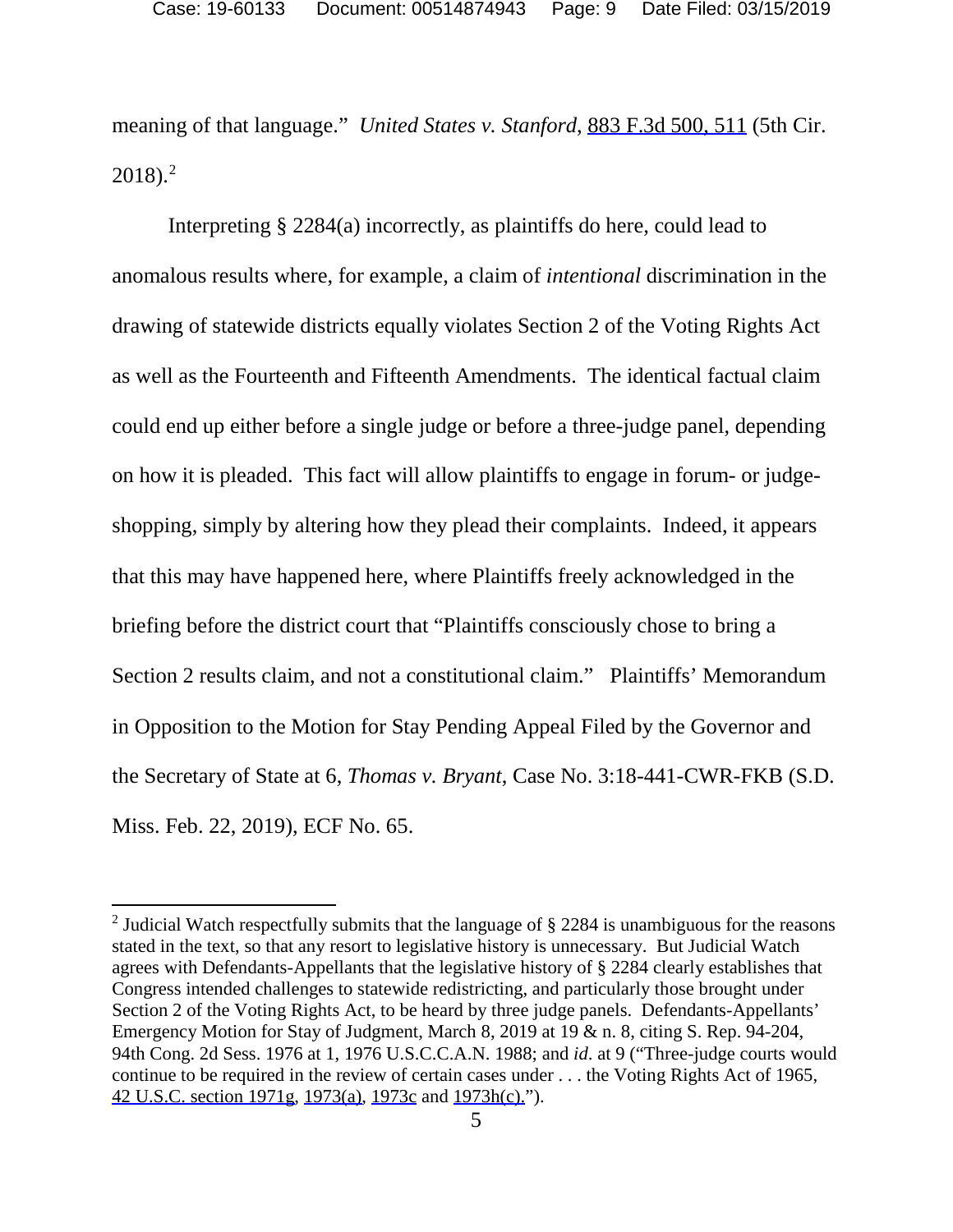## **II. The District Court Erred When It Relied Upon the Number of African American Candidates Elected to the Mississippi Senate as Probative Evidence of a Section 2 Violation of the Voting Rights Act.**

In 1982 Congress, in amending Section 2 of the Voting Right Act of 1965,

52 U.S.C. § 10301, added a *proviso* to the amendment that states that "nothing in

this section establishes a right to have members of a protected class elected in

numbers equal to their proportion in the population." Subsequently, in *Johnson v.* 

*De Grandy*, 512 U.S. 997 (1994), the U.S. Supreme Court elaborated on the

distinction between this anti-proportional representation *proviso* and the term

"proportionality" in vote dilution cases brought under Section  $2^3$  $2^3$ . In opining

about this distinction, the Court stated,

l

"Proportionality" as the term is used here links the number of majority-minority voting districts to minority members' share of the relevant population. The concept is distinct from the subject of the proportional representation clause of § 2, which provides that "nothing in this section establishes a right to have members of a protected class elected in numbers equal to their proportion in the population." . . . This proviso speaks to the success of minority candidates, as distinct from the political or electoral power of minority voters. *Cf.* Senate Report 29, n. 115 (minority candidates' success at the polls is not conclusive proof of minority voters' access to the political process). And the proviso also confirms what is otherwise clear from the text of the statute, namely, that the ultimate right of § 2 is equality of opportunity, not a guarantee of electoral success . . . .

<span id="page-9-0"></span><sup>&</sup>lt;sup>3</sup> De Grandy involved challenges to single-member legislative districts in the Florida Legislature. 512 U.S. at 1000.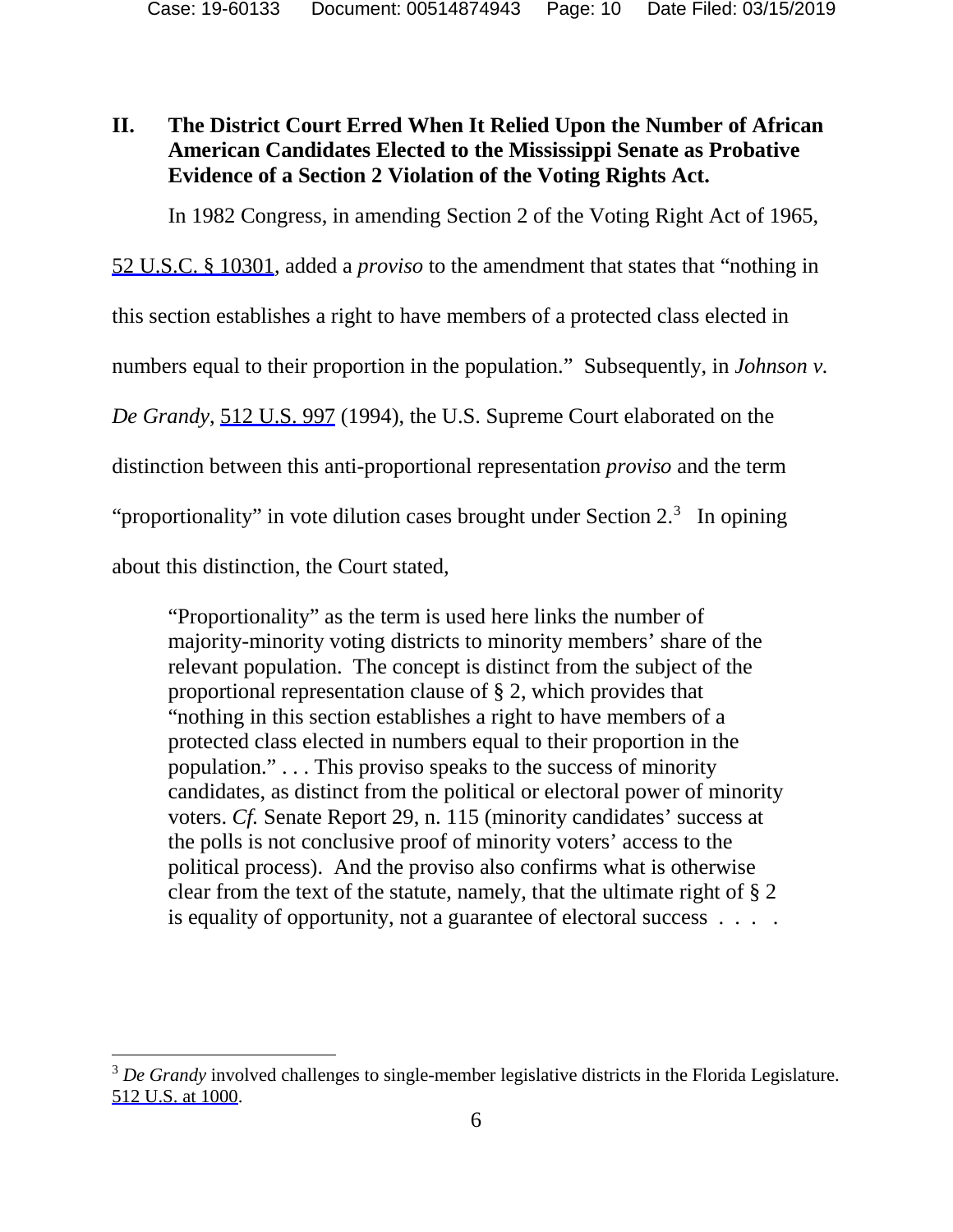*Id.* at 1014 n. 11; *accord*, *Mo. State Conf. of the NAACP v. Ferguson-Florissant Sch. Dist.*, 894 F.3d 924, 938-40, n.12 (8th Cir. 2018); *Solomon v. Liberty County Comm'rs*, 221 F.3d 1218, 1226, n. 5 (11th Cir. 2000). This distinction between the proportional election of minority representatives, which is not required by Section 2, and proportionality between the minority population and the number of majority-minority districts is an important one in Section 2 jurisprudence that the district court confused.

In making its determination that Mississippi Senate "District 22's lines result in African-Americans having less opportunity . . . to elect the State Senator of their choice" (*Thomas v. Bryant*, Case No. 3:18-CV-441-CWR-FKB, 2019 U.S. Dist. LEXIS 18006, at \*38 (S.D. Miss. Feb. 16, 2019)), the district court relied upon a number of findings that conflict with the anti-proportional representation *proviso* of Section 2. First, the district court noted that Mississippi's non-white population, according to the 2010 Census of Population, is [4](#page-10-0)0.9%.<sup>4</sup> The district court then went on to state that "one might have expected fresh maps to result in an upper legislative chamber with something like 31 white Senators and 21 non-white

l

<span id="page-10-0"></span><sup>&</sup>lt;sup>4</sup> The district court's use of the 40.9 percentage of Mississippi's "non-white" population, instead of the percentage of Mississippi's "African American or black" population (which is 37.8 percent) was incorrect. Plaintiffs in this lawsuit challenged Senate District 22's configuration solely on the grounds that it denies to black voters the equal opportunity to participate politically and to elect candidates of their choice. Since Plaintiffs in this action made no claims that Senate District 22's boundaries adversely affect non-white citizens who are *not* black, the percentage of Mississippi's population that is black, and not "non-white," is the relevant basis for comparison.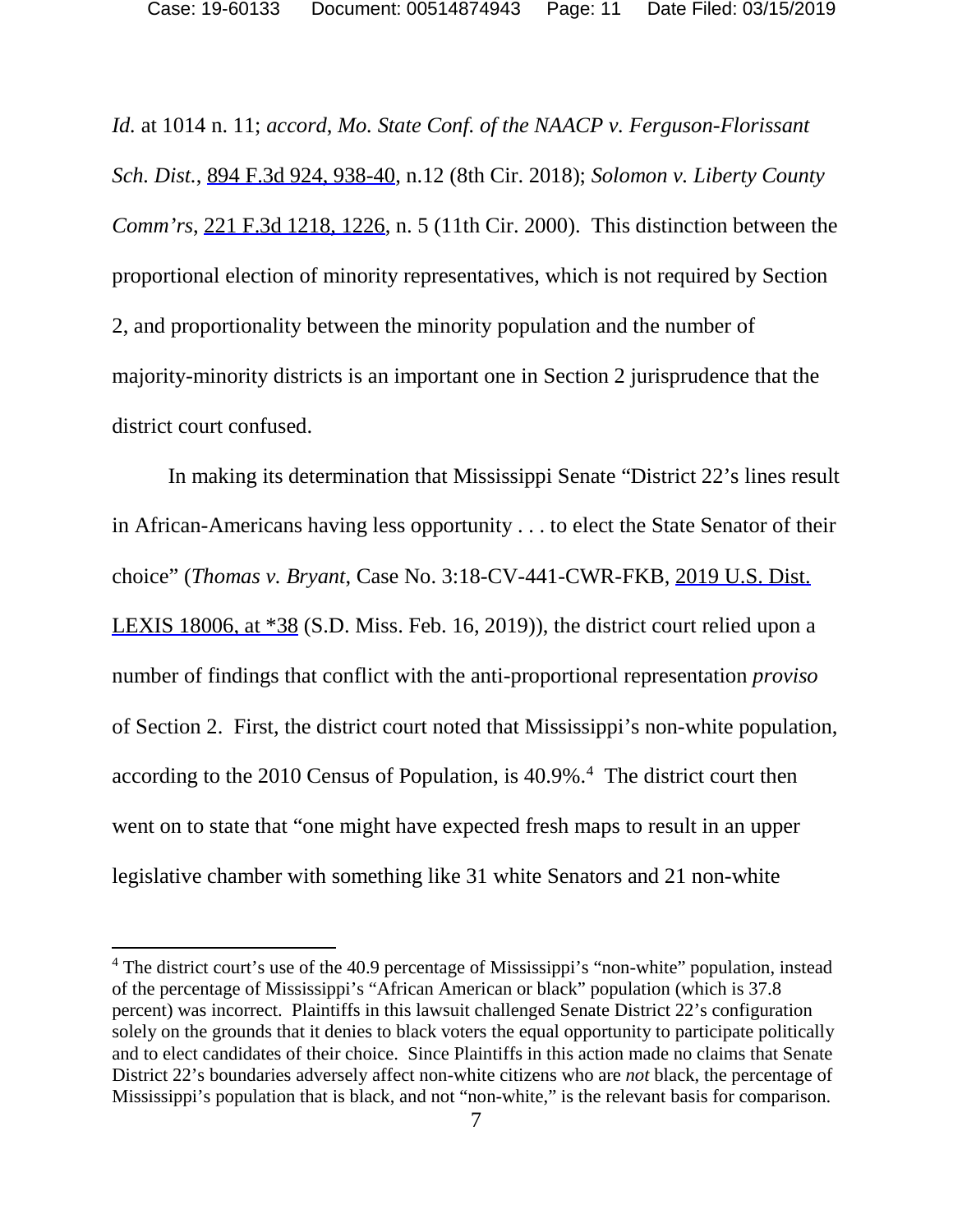Senators." *Id.* at 37. This reasoning is directly contrary to the anti-proportional representation *proviso* of Section 2 that makes clear that minority groups do not have a statutory right to be able to elect a certain number of candidates of a particular race.

In addition, the district court stated in its opinion that the Mississippi "Senate has never had more than 13 African-American members" at one time. *Id.*  Further, the district court summarized the evidence regarding the election of African Americans to the Mississippi Senate this way: "[i]n plain English, Mississippi's Senate is much whiter than Mississippi." *Id.* In reaching its conclusions, these statements by the district court make clear that it incorrectly gave great probative weigh to the fact that the percentage of Mississippi's senators who are African American is not proportional to the percentage of statewide population that is African American. Again, this fundamentally incorrect approach to finding a violation of Section 2 conflicts with the statute's *proviso*, and weighs in favor of a stay of the district court's order pending appeal.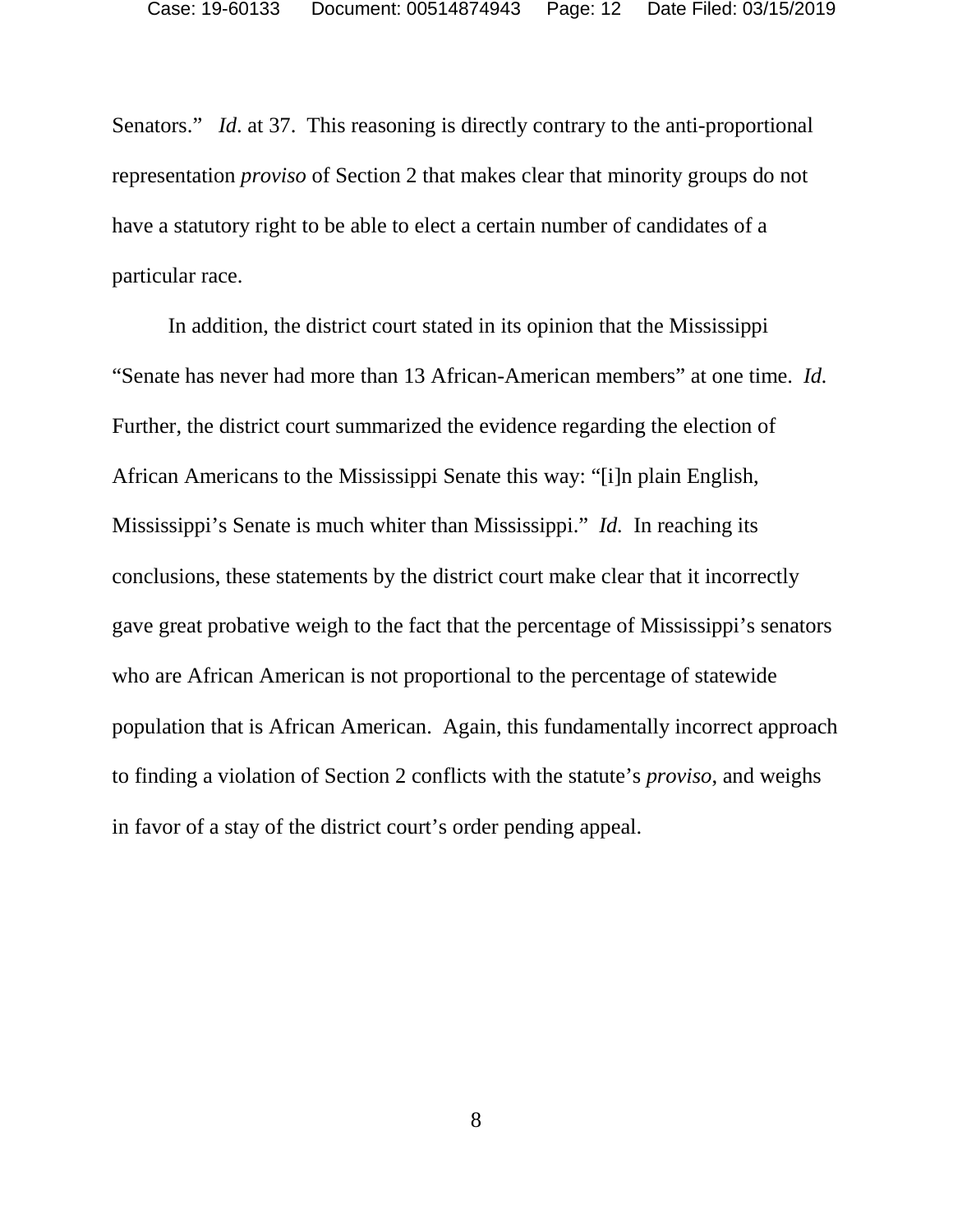### **CONCLUSION**

For the foregoing reasons, *amicus curiae* Judicial Watch, Inc. respectfully requests that the Court enter a stay of the district court's order pending the outcome

of Defendants-Appellants' appeal.

Dated: March 11, 2019 Respectfully submitted,

*/s/ J. Henry Ros*  J. Henry Ros CURRIE JOHNSON & MYERS, P.A. 925 Tommy Munro Drive, Suite H Biloxi, MS 39532 hros@curriejohnson.com

H. Christopher Coates LAW OFFICES OF H. CHRISTOPHER COATES 934 Compass Point Charleston, SC 29412 curriecoates@gmail.com

Robert D. Popper JUDICIAL WATCH, INC. 425 Third Street SW, Suite 800 Washington, DC 20024 rpopper@judicialwatch.org

*Attorneys for Amicus Curiae*